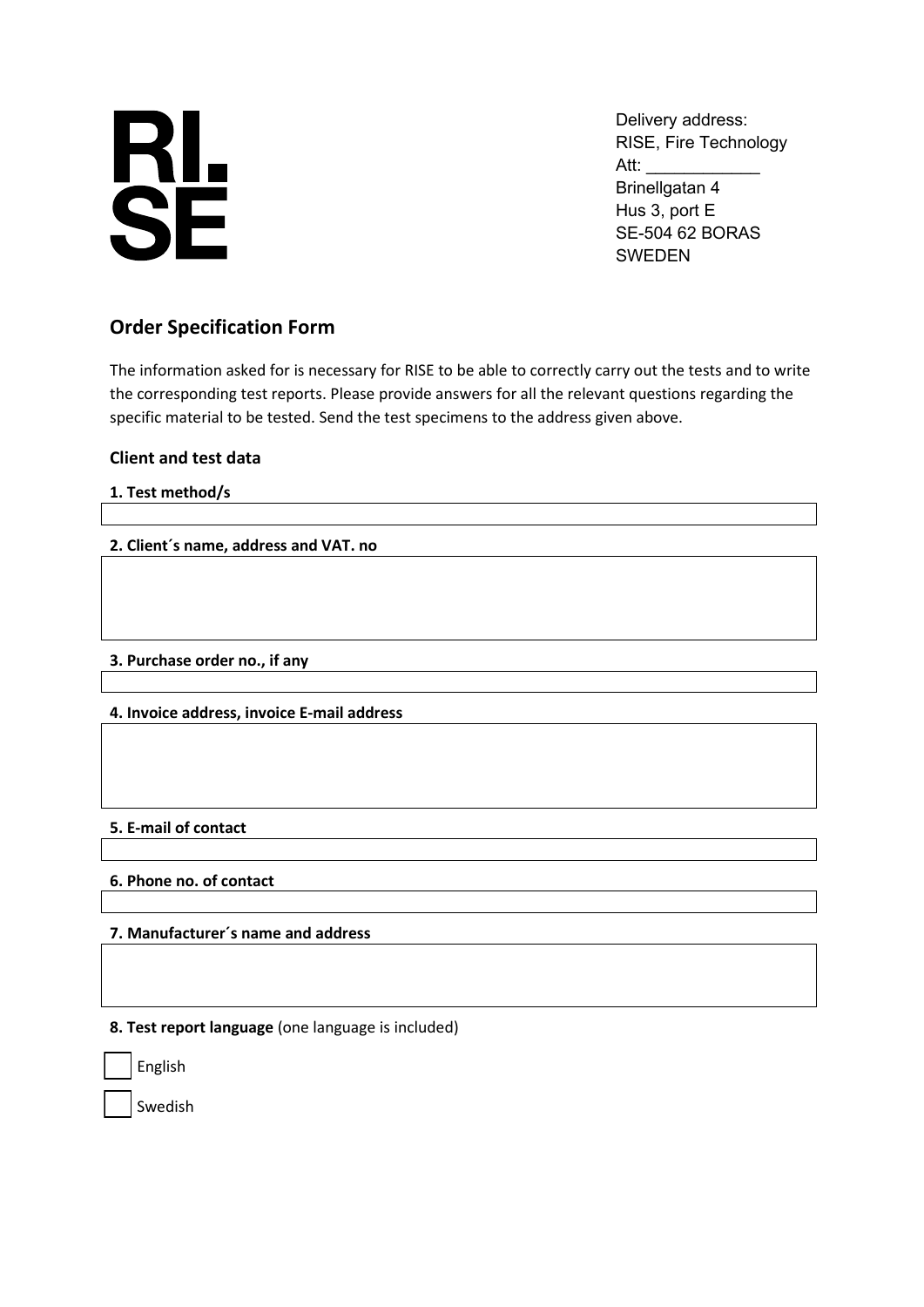#### **Material data**

**9. Name of the material or end-use product** (as it should be stated in the test report)

10. End-use of the material (floor, wall covering, ceiling, etc., including mounting and fixing)

**11. Sampling details, if relevant** (batch no., date of production, etc.)

**12. Manufacturing process, if relevant** (extrusion, lamination, etc.)

#### **13. Material content** (single or composite material)

| Name of material | Composition/Content   Thickness |      | Area weight | Density ( $kg/m3$ ) |
|------------------|---------------------------------|------|-------------|---------------------|
|                  | (type / %)                      | (mm) | $(g/m^2)$   |                     |
|                  |                                 |      |             |                     |
|                  |                                 |      |             |                     |

#### 14. Material composition (multi-layered product)

| Name of material | Composition/Content | Thickness | Density / Area weight   |
|------------------|---------------------|-----------|-------------------------|
|                  | (type / %)          | (mm)      | $(kg/m^{3} / kg/m^{2})$ |
| Layer 1          |                     |           |                         |
| (top layer)      |                     |           |                         |
|                  |                     |           |                         |
| Layer 2          |                     |           |                         |
|                  |                     |           |                         |
|                  |                     |           |                         |
| Layer 3          |                     |           |                         |
|                  |                     |           |                         |
|                  |                     |           |                         |
| Layer 4          |                     |           |                         |
|                  |                     |           |                         |
|                  |                     |           |                         |
| Layer 5          |                     |           |                         |
|                  |                     |           |                         |
|                  |                     |           |                         |

#### **15. Organic content**

| Name of material | Organic content (mass %) |
|------------------|--------------------------|
|                  |                          |
|                  |                          |
|                  |                          |
|                  |                          |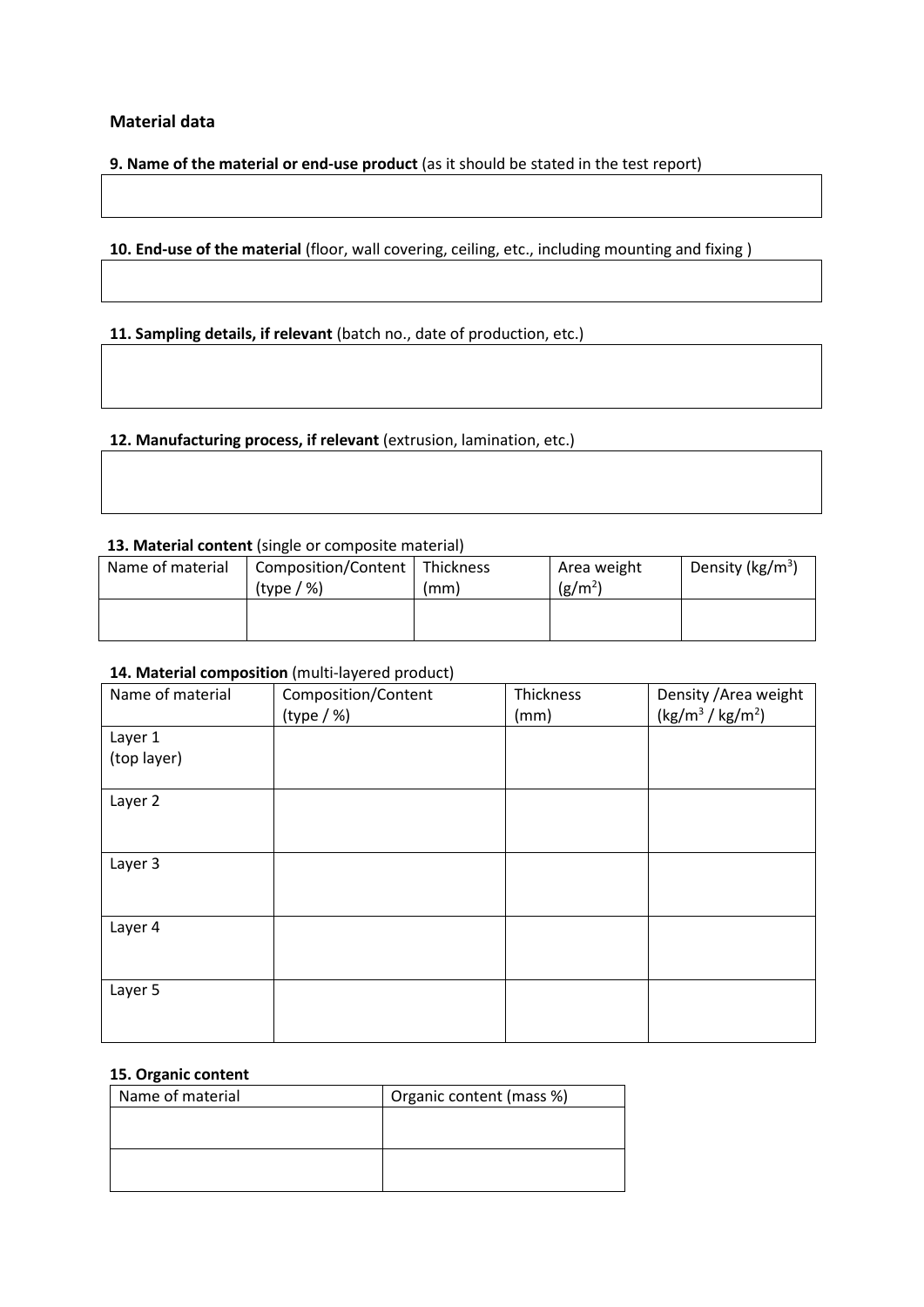#### **16. Colours**

| Colour range:  <br>Yes<br>No                |
|---------------------------------------------|
| If yes, which colours?                      |
|                                             |
| 17. Production direction (mark on specimen) |
| Yes                                         |
| No                                          |
| 18. Side to be tested (mark on specimen)    |
|                                             |

#### **19. Fire retardant treatment**

| 'es |
|-----|
| ٩o  |

| If Yes:                                                                               |  |
|---------------------------------------------------------------------------------------|--|
| Name of FR                                                                            |  |
| <b>Treatment process</b>                                                              |  |
| Drying process                                                                        |  |
| Additional surface coating                                                            |  |
| Content per mass, dry ( $\text{kg/m}^3$ )                                             |  |
| Amount of impregnated liquid in kg/m <sup>3</sup><br>and concentration in liquid in % |  |

#### **20. Dangerous substances**

|  |  |  |  | Is your product irritating to the throat / respiratory system? |  |  |
|--|--|--|--|----------------------------------------------------------------|--|--|
|--|--|--|--|----------------------------------------------------------------|--|--|

T YES NO I don't know

If yes: What type of respiratory protection is needed when handling the product?

…………………………………………………………………………………………………………………………………………………………